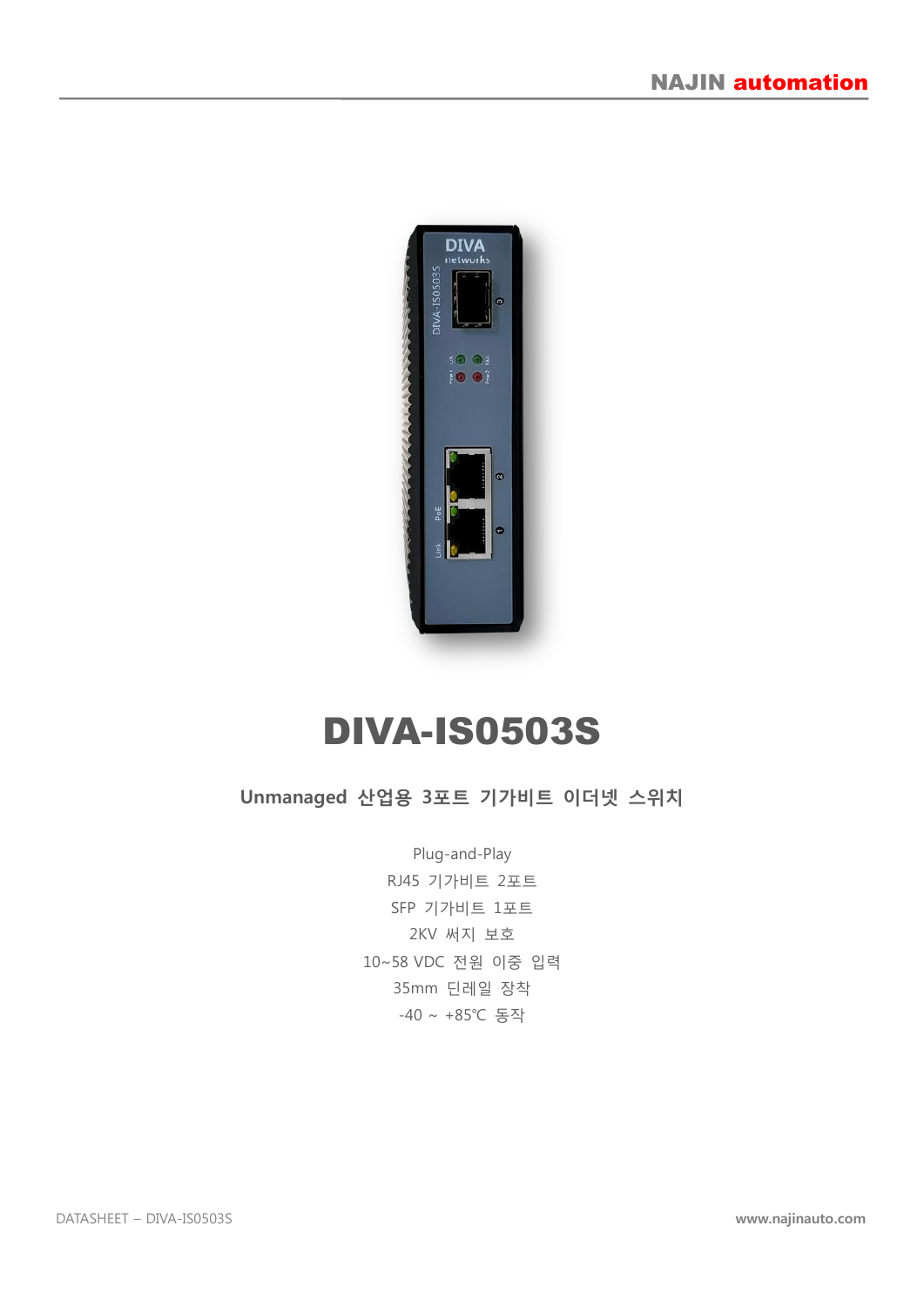## 개요

DIVA-IS0503S 모델은 비 관리형 이더넷 스위치 제품으로서 2개의 RJ45 포트와 1개의 SFP 포트를 통해 기가비트 고속 통신을 지원합니다. 2개의 RJ45 포트와 1개의 SFP 광 포트 사이에 스위칭 기능을 제공하기 때문에 다양한 이더넷 네트워크를 구성할 수 있습니다.



#### 주요 특징

- SFP 포트 1개
- 550m / 2 Km Multi-mode
- 20 Km Single-mode
- 10/100/1000Base-T RJ45 포트 2개
- 10/100/1000M & Full/Half Duplex auto-nogotiation
- Automatic MDI/MDI-X crossover
- IP40 케이스, 35mm 딘레일 장착
- 10~58VDC 이중 전원 입력
- -40 ~ +85℃ 동작
- ±2KV 써지 보호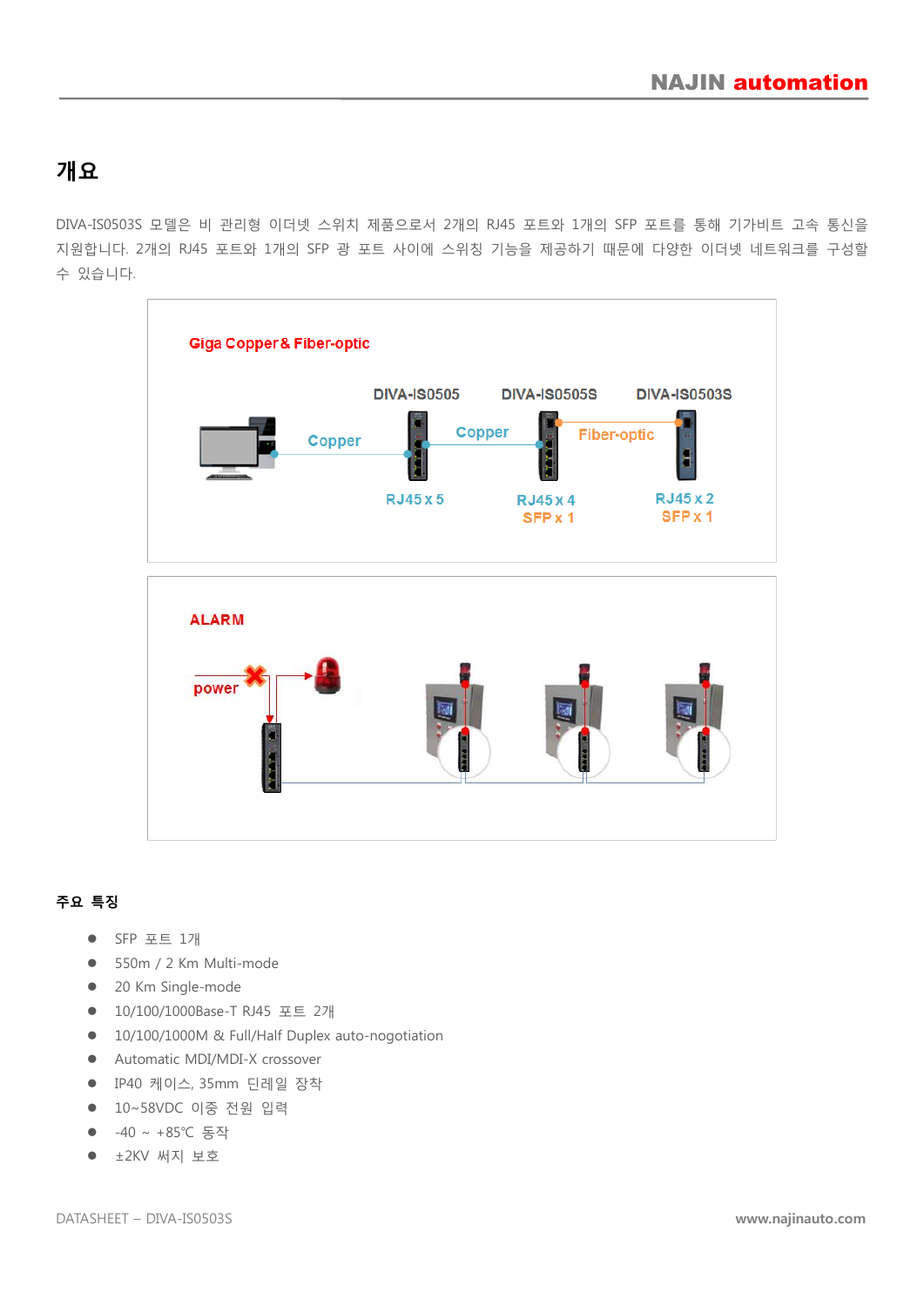# 사양

| 네트워크 인터페이스  | 10/100/1000 Mbps RJ45 2포트, Auto-Negotiation, Auto MDI/MDIX          |
|-------------|---------------------------------------------------------------------|
|             | 1000 Mbps SFP 1포트                                                   |
|             | Bandwidth: 10 G                                                     |
| 하드웨어 성능     | 프레임 버퍼 메모리: 1024 kb RAM                                             |
|             | MAC 테이블: 8K                                                         |
| 케이스         | IP40, metal shell                                                   |
| <b>LED</b>  | Power, Link/Act                                                     |
|             | 온도: -40 ~ +85℃                                                      |
| 동작 환경       | 습도: 5 ~ 95% (비응축)                                                   |
|             | 설치 높이: 3000 미터 미만                                                   |
| 크기          | $118 \times 86 \times 34$ mm (0.6kg)                                |
| 장착 방식       | 35mm 딘레일                                                            |
| 입력 전원       | 10 ~ 58 VDC, 이중 입력                                                  |
|             | KC                                                                  |
| 인증          | FCC Part 15 Class B, CE, VCCI Class B, EN 55022 (CISPR 22), Class B |
|             | FCC CFR47 Part 15, EN55022/CISPR22, Class A EMS                     |
|             | IEC61000-4-2 (ESD): ±8kV (contact), ±15kV (air)                     |
|             | IEC61000-4-3 (RS): 10V/m (80MHz-2GHz)                               |
| 산업용 표준      | IEC61000-4-4 (EFT): Power Port ±4kV, Data Port ±2kV                 |
|             | IEC61000-4-5 (Surge): Power Port ±2kV/DM ±4kV/CM, Data Port ±2kV    |
|             | IEC61000-4-6 (CS): 3V (10-150kHz), 10V (150-80000kHz)               |
|             | IEC61000-4-16 (Common mode conduction): 30V (cont.), 300V (1s)      |
| <b>MTBF</b> | 300,000 hours                                                       |

# 전면 포트 및 LED설명



1000 Mbps SFP Port